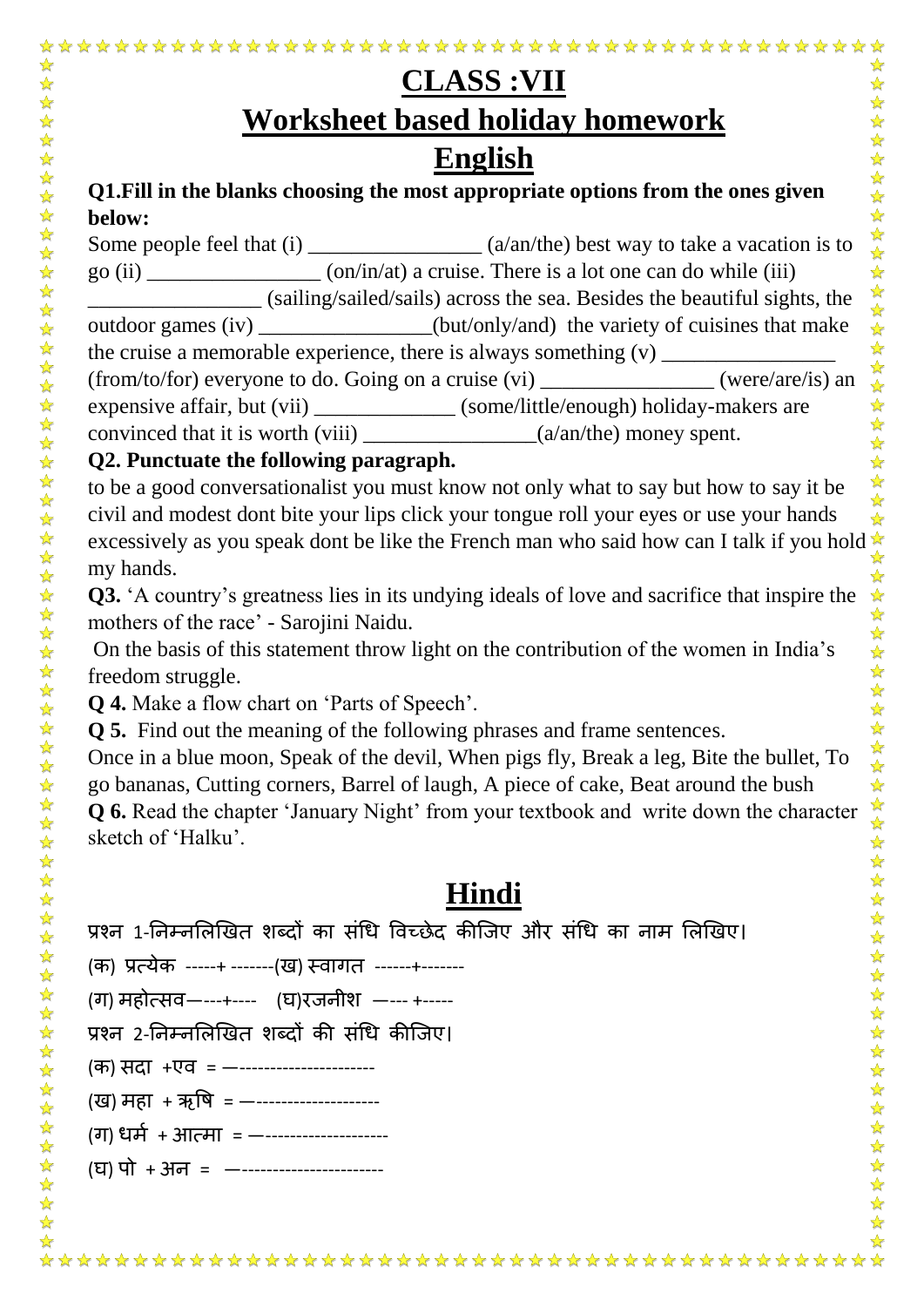|                                   | प्रश्न 3-अनेक शब्दों के लिए एक शब्द लिखिए।                                         |
|-----------------------------------|------------------------------------------------------------------------------------|
|                                   | (क) प्रतिदिन होने वाला = —-----------                                              |
|                                   | (ख) साथ पढ़ने वाला = --------------                                                |
|                                   | (ग) नीचे लिखा हुआ = –--------------                                                |
|                                   | (घ) जिसे टाला न जा सके =-------------                                              |
|                                   | प्रश्न 4- निम्नलिखित शब्दों में से तत्सम और तद्भव शब्द अलग -अलग कीजिए।             |
|                                   | घोटक, भगिनी, मच्छर), सूर्य), खेत, भालू                                             |
| तत्सम शब्द             तद्भव शब्द |                                                                                    |
|                                   |                                                                                    |
|                                   |                                                                                    |
|                                   | प्रश्न 5-वाक्यों में विराम चिहन का प्रयोग कीजिए।                                   |
|                                   | (क) भारत में स्त्री पुरुष गरीब अमीर सभी को समान रूप से मताधिकार प्राप्त है         |
|                                   | (ख) तुलसीदास ने अवधी पूर्वी हिंदी की एक बोली में रचना की है                        |
|                                   | (ग) राम ने श्याम से कहा मुझे तुम्हारी मदद करनी होगी                                |
| (घ) शादी में कौन कौन लोग थे       |                                                                                    |
|                                   | प्रश्न 6-तत्सम शब्दों के तद्भव रूप लिखिए।                                          |
|                                   | (क)   रात्रि=------------ (ख) वध्  = —---------                                    |
|                                   | (ग) मयूर = ----------(घ) गौ = ---------                                            |
|                                   | प्रश्न 7-स्वर संधि किसे कहते हैं ?स्वर संधि के दो उदाहरण लिखिए।                    |
|                                   | प्रश्न 8- योजक चिह्न किसे कहते हैं ? योजक चिह्न का प्रयोग करते हुए दो उदाहरण लिखिए |
|                                   |                                                                                    |
|                                   |                                                                                    |
|                                   |                                                                                    |
|                                   |                                                                                    |
|                                   |                                                                                    |
|                                   |                                                                                    |
|                                   |                                                                                    |
|                                   |                                                                                    |
|                                   |                                                                                    |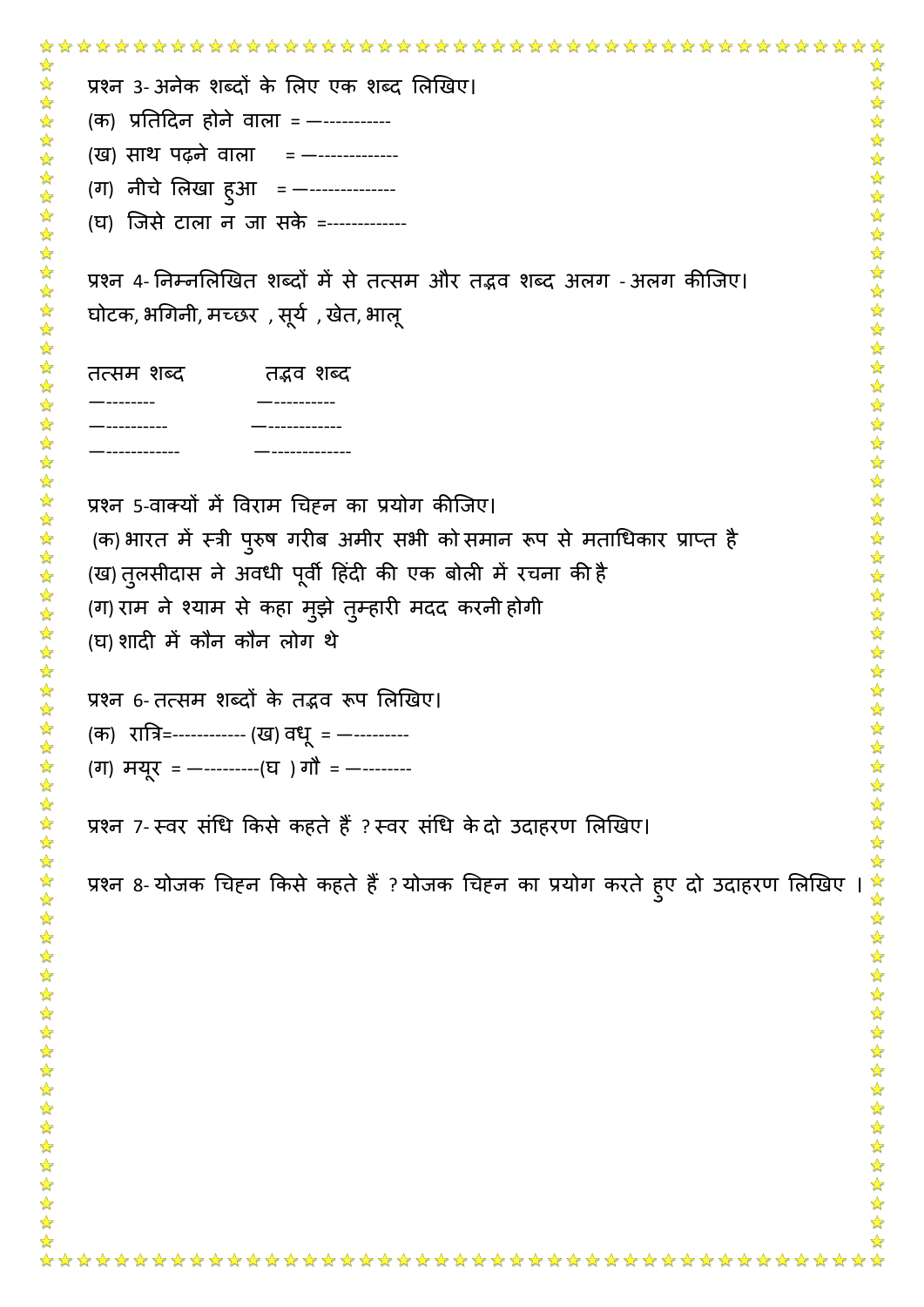| 琴琴                                           | प्रश्न 1 शब्दार्थाः लिखन्तु।                                                             |                                     |
|----------------------------------------------|------------------------------------------------------------------------------------------|-------------------------------------|
| $\frac{1}{2}$                                | क) भृत्यः<br>ख) भवताम्                                                                   |                                     |
| $\frac{1}{2}$                                | ग) विस्मयः<br>घ) असहत्<br>                                                               |                                     |
| $\frac{1}{2}$                                | ड.) स्वमातुः                                                                             |                                     |
| $\frac{1}{2}$<br>$\frac{1}{\sqrt{2}}$        |                                                                                          |                                     |
| $\frac{1}{\sqrt{2}}$                         | प्रश्न २ एकपदेन उत्तरत।                                                                  |                                     |
| $\frac{1}{\sqrt{2}}$<br>$\frac{1}{\sqrt{2}}$ |                                                                                          |                                     |
| ☆                                            | ख) लोके वशीकृति का?                                                                      |                                     |
| 学科                                           | ग) सर्वदा कुत्र सुखम् ?                                                                  |                                     |
| ☆                                            |                                                                                          |                                     |
| ☆                                            | प्रश्न 3 प्रश्नानाम् उत्तराणि पूर्णवाक्येन लिखत।                                         |                                     |
| $\frac{1}{2}$                                | क) कृष्णमूर्तेः कति कर्मकराः सन्ति ?                                                     |                                     |
| $\frac{1}{2}$<br>$\frac{1}{\sqrt{2}}$        |                                                                                          | ☆☆☆☆☆☆☆☆☆☆☆☆☆☆☆☆☆☆☆☆☆☆☆☆☆☆☆☆☆☆☆☆☆☆☆ |
| $\frac{1}{\sqrt{2}}$                         | ख) पृथिवी केन धार्यते ?                                                                  |                                     |
| $\frac{1}{\sqrt{2}}$                         |                                                                                          |                                     |
| $\frac{1}{\sqrt{2}}$<br>$\frac{1}{\sqrt{2}}$ |                                                                                          |                                     |
| $\frac{1}{\sqrt{2}}$                         | प्रश्न 4 अधोलिखित पदेषु धातवः के सन्ति ?                                                 |                                     |
| $\frac{1}{\sqrt{2}}$                         | पदम्<br>धातुः                                                                            |                                     |
| ☆<br>$\frac{1}{\sqrt{2}}$                    | क) भवति                                                                                  |                                     |
| $\frac{1}{\sqrt{2}}$                         | ख) धावसि                                                                                 |                                     |
| $\frac{1}{\sqrt{2}}$<br>$\frac{1}{\sqrt{2}}$ | ग) अलिखत्                                                                                |                                     |
| $\frac{1}{\sqrt{2}}$                         |                                                                                          |                                     |
| $\frac{1}{\sqrt{2}}$                         | प्रश्न 5 संस्कृते संख्यावाचिशब्दान् लिखत।                                                |                                     |
| ☆<br>$\frac{1}{\sqrt{2}}$                    | क) 23  ख) 28 ग) 12                                                                       |                                     |
| $\frac{1}{\sqrt{2}}$                         |                                                                                          |                                     |
|                                              | प्रश्न 6 'लिख्' धातु रूपाणि लृट्लकारे लिखत।<br>द्विवचनम्<br>पुरुष<br>एकवचनम्<br>बहुवचनम् |                                     |
| ☆                                            | प्रथम पुरुष                                                                              | ☆                                   |
|                                              | मध्यम पुरुष                                                                              |                                     |
| $\frac{1}{2}$                                | उत्तम पुरुष                                                                              |                                     |
| $\frac{1}{\sqrt{2}}$<br>$\frac{1}{2}$        |                                                                                          |                                     |
| $\frac{1}{2}$                                | प्रश्न 7 'पुस्तक' शब्द रूपाणि चतुर्थी पञ् <b>चमी षष्ठी विभक्त्याम् च लिखत</b> ।          |                                     |
| $\frac{1}{\sqrt{2}}$                         | विभक्ति<br>द्विवचनम्<br>एकवचनम्<br>बहुवचनम्                                              |                                     |
| $\frac{1}{\sqrt{2}}$<br>$\frac{1}{2}$        | चतुथी                                                                                    |                                     |
| $\frac{1}{\sqrt{2}}$                         | पञ्चमी<br>षष्ठी                                                                          |                                     |
| $\frac{1}{\sqrt{2}}$<br>$\frac{1}{\sqrt{2}}$ |                                                                                          |                                     |
| $\frac{1}{\sqrt{2}}$                         | <b>Mathematics</b>                                                                       |                                     |
| ☆                                            | is an integer which is neither positive nor negative.<br>Q.1                             |                                     |
| 25 25 25                                     | Q.2 Arrange 7, -5, 0, -4, 4 in descending order and then mark on a number line.          |                                     |
|                                              | Q.3 The sum of two integers is -20. If one of them is 65, find the other.                |                                     |
|                                              | Q.4 Subtract the sum of -8 and -20 from the sum of -25 and 45.                           |                                     |
| 琴琴琴                                          | Q.5 Verify the following :                                                               |                                     |
| $\frac{1}{2}$                                | $17x \{ 6 + (-2) \} = (17x 6) + \{ 17x (-2) \}$                                          |                                     |
| 琴琴琴                                          | Q.6 Find the value of $345 \times 99 + 345$ using suitable properties.                   | ☆☆☆☆☆☆☆☆☆☆☆☆☆☆☆☆☆☆☆☆☆☆☆☆☆☆          |
|                                              | Q.7 If $a = 4$ , $b = -3$ and $c = 5$ , verify that $(a + b) + c = a + (b + c)$          |                                     |
| 华华                                           | Q.8 If $x/6 = 7/ -3$ , then the value of x is ?                                          |                                     |
|                                              |                                                                                          |                                     |
|                                              |                                                                                          |                                     |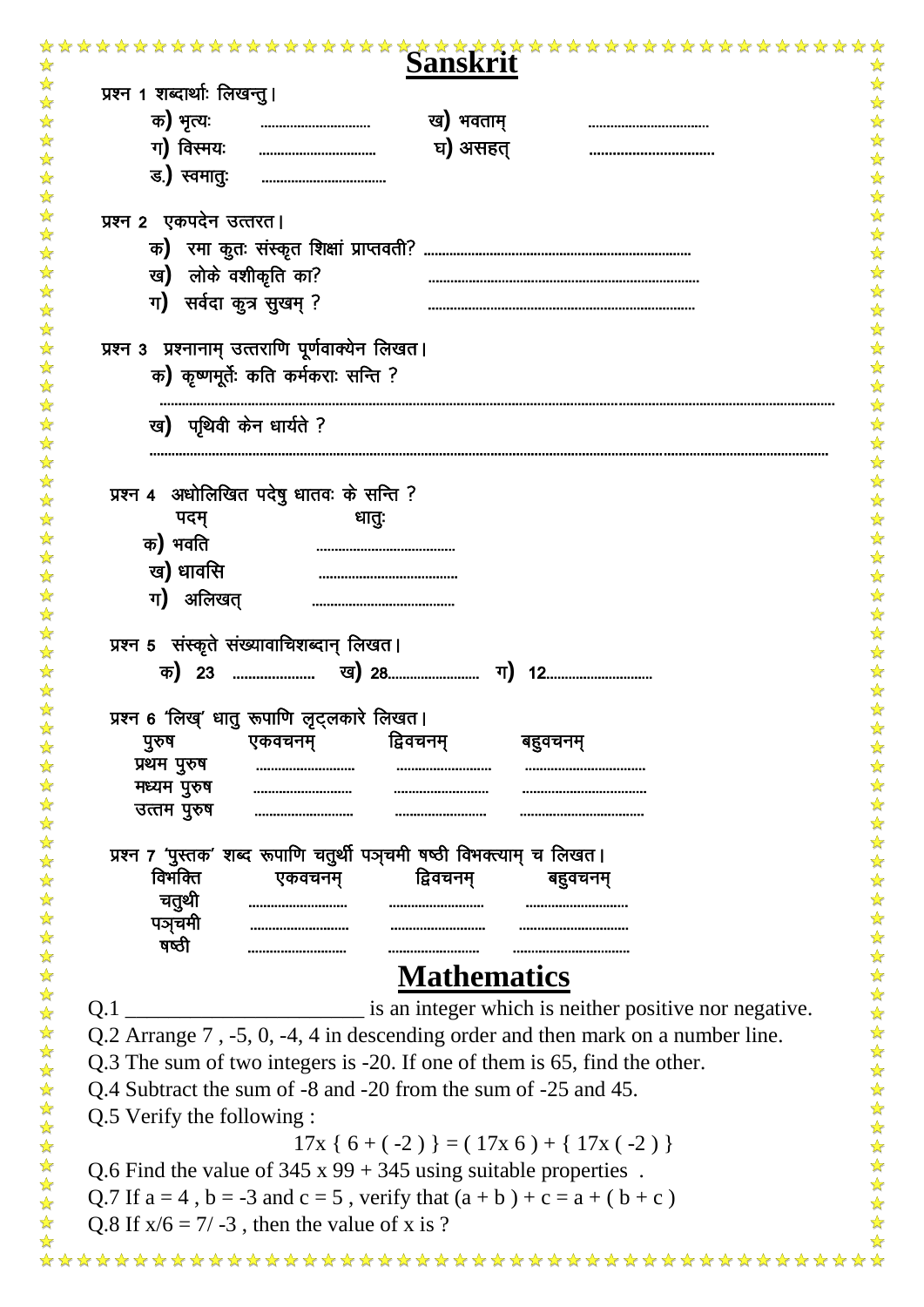1. Spot as many organisms as possible in the puzzle given below by encircling them as shown. Write the names on a sheet of paper and categorise them into autotrophs and heterotrophs. Classify the heterotrophs into herbivores, carnivores, omnivores and saprophytes.

| - |   | - |    |   |              |   |   |   |   |   |   |
|---|---|---|----|---|--------------|---|---|---|---|---|---|
|   |   |   |    |   |              | A |   |   |   |   |   |
|   |   |   | G. |   | в            |   |   |   |   |   |   |
|   |   | B |    | G |              |   | G | E |   |   |   |
|   |   | B |    |   |              | B |   |   |   |   |   |
|   |   |   |    |   |              |   | R |   |   |   |   |
|   |   |   | G. | В | Ε            | R |   |   |   |   |   |
|   | E |   |    |   | M            |   |   |   |   |   |   |
|   |   |   | А  | E |              |   | Р | н | B | Ł | E |
|   |   |   |    |   | $\mathbf{o}$ |   |   |   |   |   |   |
|   |   |   |    |   |              |   |   |   |   |   |   |

\*\*\*\*\*\*\*\*\*\*\*\*\*\*\*\*\*\*\*\*\*

2. Can you give me a name?

Solve each of the following riddles by writing the name of the organism and its mode of nutrition. One riddle is solved to help you.

nutrition. One riddle is solved to help you.<br>(a) I am tall but I cannot move. I am green and can prepare my own food. Tree, autotroph. $\star$ 

(b) I live in water; people keep me in an aquarium and feed me.

(c) I am small and I can fly. I disturb your sleep, bite you and suck your blood which is my food.  $\frac{1}{\sqrt{2}}$ 琴琴琴:

(d) I am white and soft. I grow well in the rainy seasons. Children pluck me from the ground and admire me. I absorb nutrients from decomposed dead parts of plants and animals in the soil.

 $\frac{1}{\mathbf{k}}$ 3. Sita got her gall bladder removed surgically as she was diagnosed with stones in her gall bladder. After the surgery, she faced problems in digestion of certain food items when consumed in bulk. Can you tell which kind of food items would they be and why?  $\frac{1}{\sqrt{2}}$ 女女女女女女女女女女女女女女女女女女女女女女女女女女

4. With the help of labelled diagram show the gradual decay of tooth.

5. Solve the crossword given below:

Across:

1. Cream-coloured digestive gland

- 4. Organ that mixes saliva with the food
- 5.Point of defecation
- 7.Stored in gall bladder
- 10.Finger-like outgrowth in the small intestine
- 13. Kind of taste buds
- 14. Kills bacteria in the stomach

## Down:

- 2. Feeds with the help of pseudopodia
- 3. Undigested excretory solid residues
- 6.Total number of molars in one jaw of an adult
- 8.Largest gland
- 9.Watery secretion in the mouth
- 11.A ruminant
- $\frac{1}{\sqrt{2}}$ ☆ 12. Form of food chewed by ruminants

冷冷

 $\frac{1}{\sqrt{2}}$ 

计文化文化文化文化文化文化文化文化文化文化

 $\frac{1}{\sqrt{2}}$ 

 $\frac{1}{\sqrt{2}}$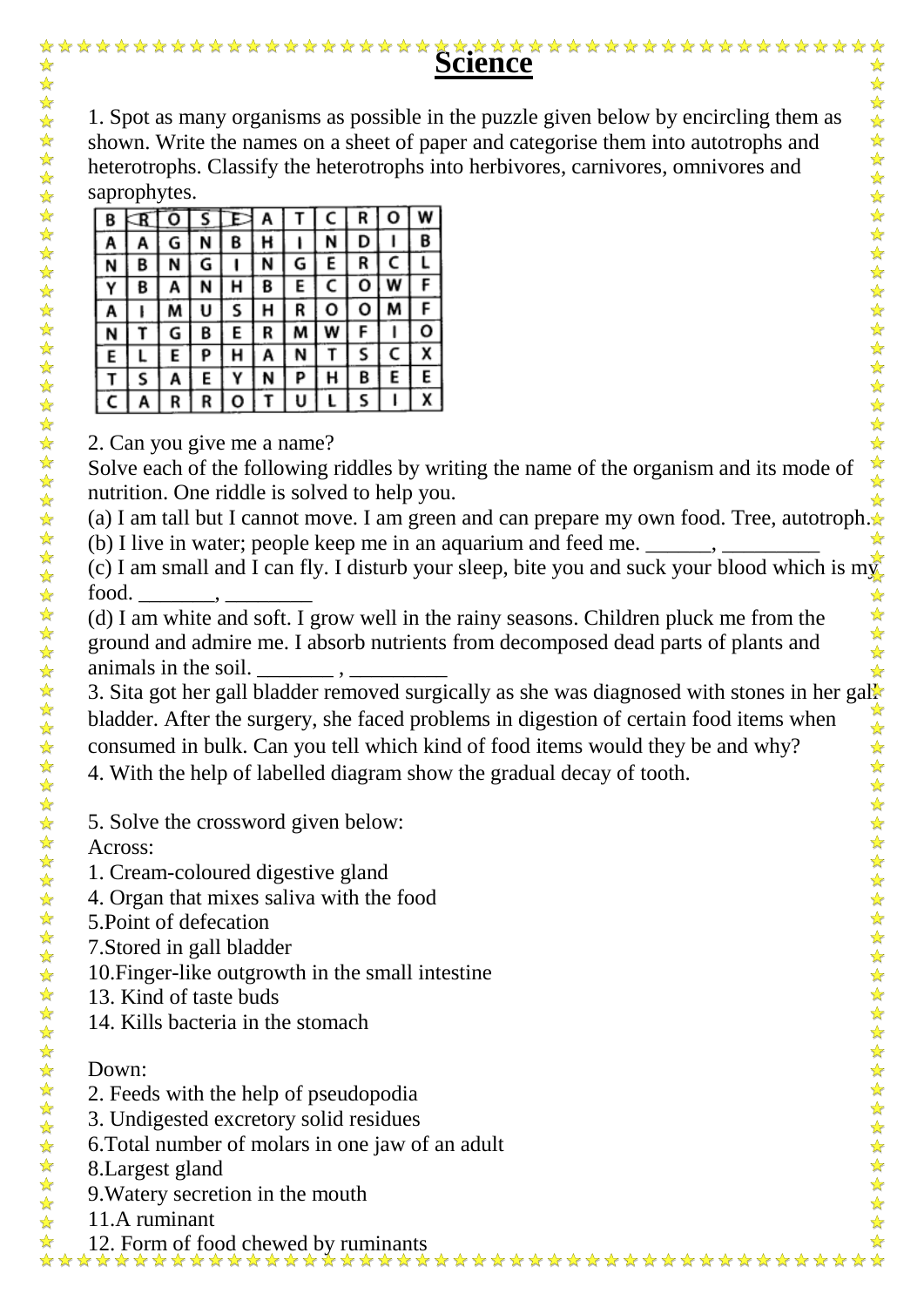

6. On last Monday, Pankaj was dealing with immense cough and cold. Besides this, he was suffering from a great headache. So, he decided to take a leave on that day so that he could take some rest at his home. After one hour he thought to check his fever using a clinical thermometer, so before using it, he washed it and started shaking it vigorously, so that the mercury level of thermometer gets reduced. At the same time, his elder brother that the mercury level of thermometer gets reduced. At the same time, his elder brother Vishwas scolded him and suggested him to shake the thermometer slowly.

(a) State some precautionary measures while checking the fever through a clinical thermometer.

(b) Mention the values showed by the elder brother of Pankaj (i.e. Vishwas).

## 7. Match the Column I with Column II.

| Column 1                       | Column II                                         |
|--------------------------------|---------------------------------------------------|
| (a) Land breeze                | (i) Night                                         |
| (b) Sea breeze                 | (ii) A device to measure the<br>degree of hotness |
| (c) Dark coloured<br>surfaces  | (iii) Poor absorbers of heat                      |
| (d) Light coloured<br>surfaces | (iv) Good absorbers of heat                       |
| Thermometer                    | Day time                                          |
|                                |                                                   |

8. Why can't we use a laboratory thermometer to measure human body temperature?

## **Social Science**

Q1. Differentiate between public and private healthcare services.

- Q2. Write a brief sketch about Smt.Sathyavathi Rathod.
- Q3. Write a note on the administration of Chola empire.

Q4. How can we conserve our environment? Write at least two ways.

Q5. Write a short note on " Circle of Justice".

 $\frac{1}{\sqrt{2}}$ 

\*\*\*\*\*\*\*\*\*\*